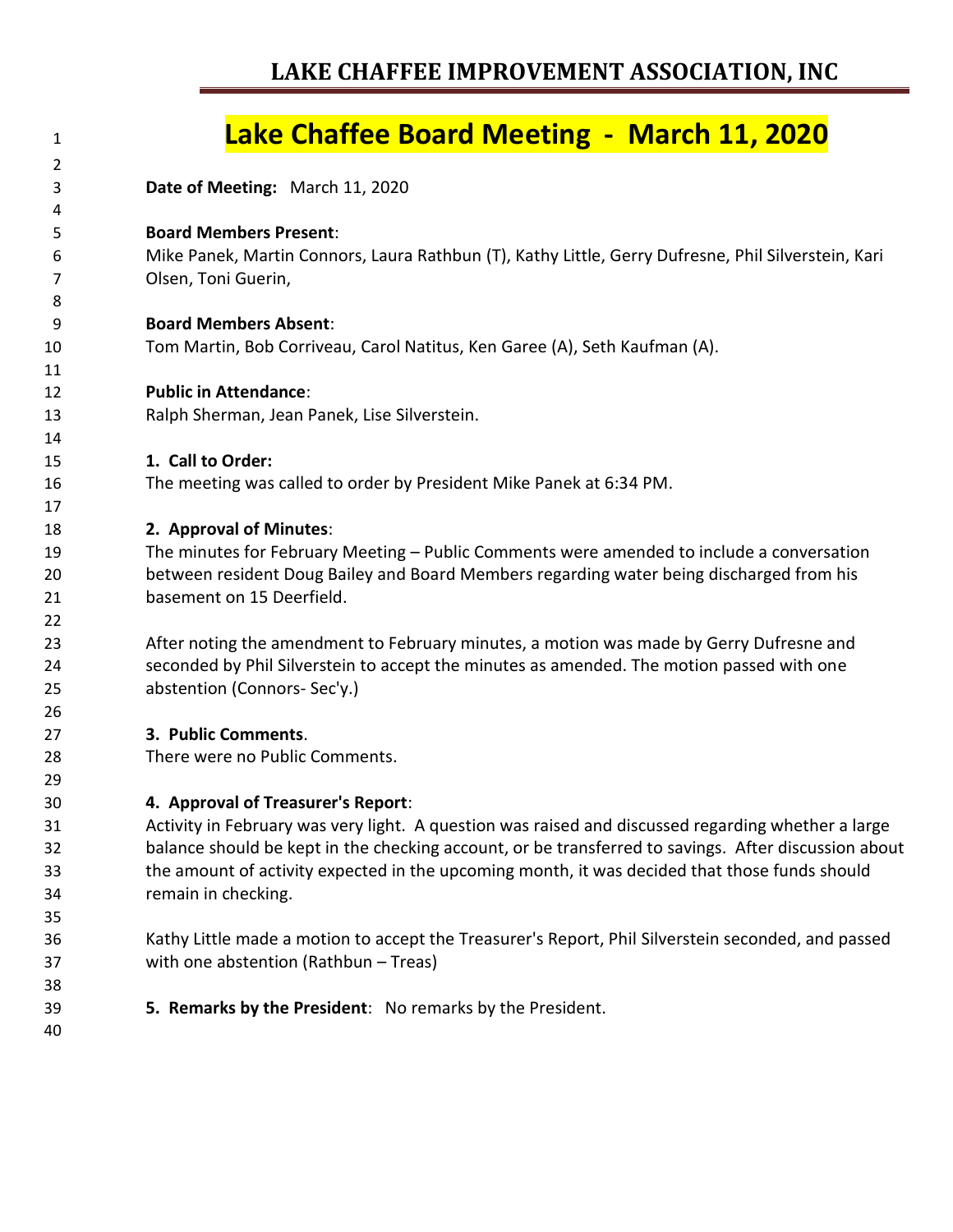## **LAKE CHAFFEE IMPROVEMENT ASSOCIATION, INC**

#### **6. Correspondence:**

There were three items of correspondence, all addressed to Mike Panek:

- a. Mike received an email with videos of quad vehicles being operated illegally on Circle drive. Mike explained that fines have been assessed in the past. The board discussed the noise and public safety issues of underage drivers using quads on Association and Town roads. The Board also discussed imposing liens on properties with unpaid fines for violations. Gerry Dufresne will contact Connecticut State Police to request their involvement.
- b. Mike received notification that the house at 4 Perch Drive would be demolished and replaced with a new construction.
- c. Mike was also notified by several individuals that the geese have returned. Toni Guerin pointed out that the time was approaching to decide if the Association would be addling eggs or taking other actions to control the goose population.

#### **7. Chairperson's Reports:**

#### **a. Boat Launch and Boat Dock**:

- The boat launch has been mowed.
- Mike Panek called Northeast Dock Company for an estimate replacement dock. The cost from that vendor will be \$1915.00. That does not include replacing the dock at the North end of the lake.
- **b. Constable**: Discussion continued with regard to illegal parking on Oak Drive. Gerry proposed updating the schedule of fines to align with the State of Connecticut, and involving the State Police, or placing liens. Gerry will investigate further.
- **c. Beaches – Main & Mothers**: Nothing to report.
- **d. Dam**: Brush has been cleared. Kari will contact the consultant working on the required State documentation, and request final disposition of the Emergency Action Plan and the Inspection Report.
- **e. Environmental Chairperson** Confirmed that the geese have returned. If the LCIA plans to take action this year, this would be the time to do so.
- Ralph requested and was granted permission to take water samples for testing.
- Ralph will also touch base with the UConn team performing the research on the lake, regarding 71 their progress towards completion.
- **f. Roads:** Mike drove around the community to visually inspect the roads. Nothing additional to report.
- **g. Fund Raising:** The fund raising committee plans to move ahead with both events.
- 75 **Cinco de Mayo** is still planned for May 2<sup>nd</sup>, 4 8 PM. Kathy Little needs help distributing flyers; please contact her if you are interested. We will need to make a final decision at the April meeting re: going ahead with this event. Flyers will be distributed on March 18; signs are being put out now. 78 **Plant Sale and Craft Fair** will be held on June 20<sup>th</sup> from 9AM to 2PM. Lise reached out to several food trucks, but those vendors were not interested. She will try again with other vendors. Help is needed with putting up posters, posting notices on Face Book sites, and in the Willington Chronicle and Ashford newspaper.
- Mike Panek offered to have standardized signs printed that would present a recognizable image for 83 attracting public attention to these events. Lisa will contact Mike to work out the plan for these.
- **h. Tax Collection:** Tom and Laura are working to get these done. So far, taxes have gone unpaid for 82 properties. The Board agreed that reminder notices should be sent out to late payers in
- March. Laura agreed to the end of March.